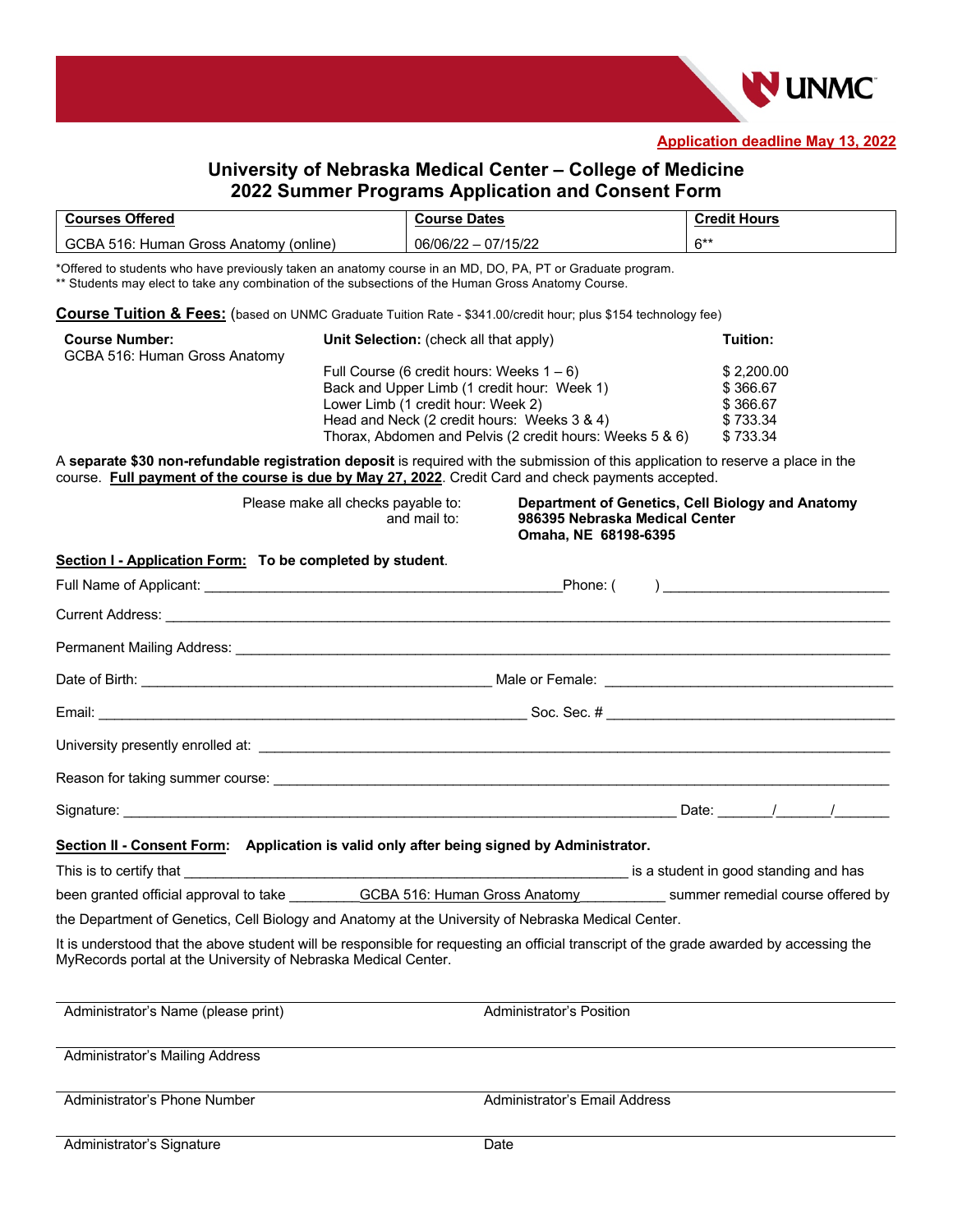## **REGISTRATION**

## **APPLICATION:**

The first page of this brochure is the "Application and Consent Form" listing current dates of the course. It also includes a Consent Form **(Section II)** for the home administration, which must be signed by the appropriate administrative representative. The completed and signed Application and Consent form should be emailed to the Registration Coordinators listed below.

A separate \$30 non-refundable registration deposit is required with the submission of this application to reserve a place in the course. Make checks payable to *Department of Genetics, Cell Biology and Anatomy*.

*Payment by credit card is also an option (Note: 2.75% surcharge per transaction)*.

**For additional information, please contact:**

| Faculty:                          |                       |              |
|-----------------------------------|-----------------------|--------------|
| Kim Latacha, PhD                  | klatacha@unmc.edu     | 402.559.8341 |
| Megan Perry, PhD                  | megan.perry@unmc.edu  | 402.559.6493 |
| Samantha Simet, PhD               | ssimet@unmc.edu       | 402.559.8296 |
| Matt Vilburn, DC                  | matt.vilburn@unmc.edu | 402.559.6178 |
| <b>Registration Coordinators:</b> |                       |              |
| Megan Brown                       | mebrown@unmc.edu      | 402.559.8328 |
| <b>Nick McCormick</b>             | nimccormick@unmc.edu  | 402.559.4030 |
|                                   |                       |              |

## **COURSE STRUCTURE:**

This course is designed as a remedial course for professional students who have previously taken gross anatomy. Students **are required** to attend all team-based learning (TBL) and virtual laboratory activities. Students will have access to recorded lectures, UNMC created virtual dissection videos, an Interactive Dissecting Guide (IDG) and additional resources designed for an in-depth, comprehensive gross anatomy experience. Students are expected to preview the corresponding lectures, dissection videos, IDG and additional resources prior to TBL and lab sessions.

### **Team-Based Learning**

Students will be given an individual quiz to test their content knowledge. After the completion of the individual quiz, students will be placed in groups and retake the quiz. The students are expected to discuss and share their anatomical knowledge to complete the group quiz. Groups will have three attempts to correctly answer the quiz, with the average score recorded for a grade.

Following the TBL quizzes, faculty will present mini lectures based on the course objectives and quiz questions.

### **Virtual Laboratory Sessions**

Laboratory sessions will be guided by faculty. Students and faculty will review the dissection videos together to discuss anatomical relationships and clinical significance. Students will also participate in small group discussions related to anatomical questions of the day, concepts of the day and identification of structures on clinical images.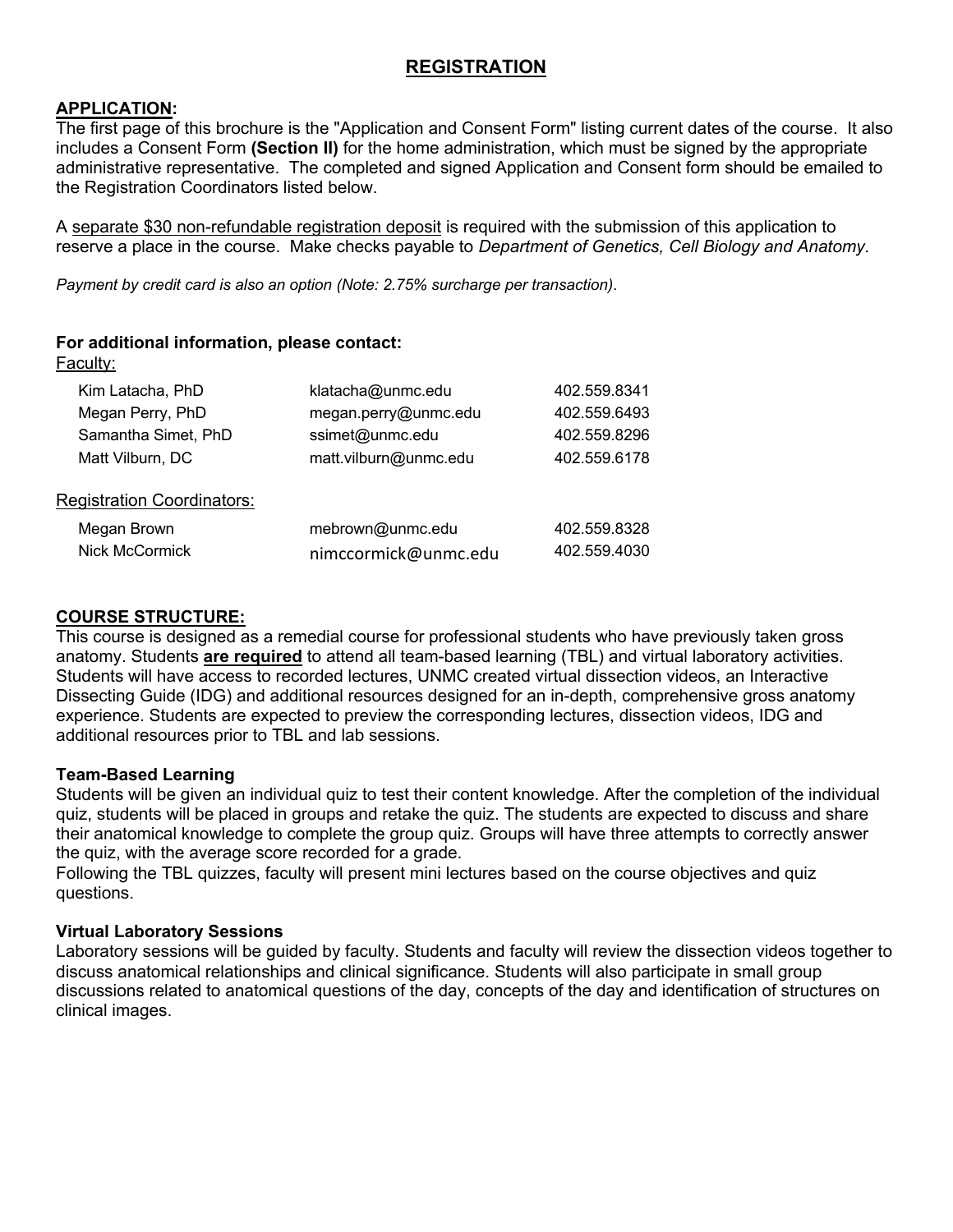### **GRADING INFORMATION:**

These courses are equivalent to those offered to the first-year medical students at the University of Nebraska Medical Center. The credit hours for each course or subunit are listed on the first page. Students are responsible for obtaining, in advance, consent from the administration of their schools to enroll in the course if the course is being taken for credit. Final course scores will be derived from the compilation of individual examination scores, including multiple choice questions and practical examination questions. The Course Directors reserve the right to upgrade a student's scores, if appropriate. Under no circumstances will a student's scores be reduced. Appropriate administrators will be supplied with course grading results so that they can assess student achievement. Students will need to request where they would like to have their official transcripts sent by accessing the MyRecords portal. Grading shall be no stricter than the following scale:

GCBA 516 grading scale:

 $A = 90\%$  and above  $B = 80\% - 89\%$  $C = 70\% - 79\%$  $D = 60\% - 69\%$  $F =$  Less than 60%

No grades will be issued for students auditing the course. Those students, however, will receive formative feedback about exam performance.

## **ADDITIONAL INFORMATION:**

**Compliance Training:** As an enrolled student at UNMC you will be required to complete all assigned compliance training. You can access these trainings through Canvas https://www.unmc.edu/canvas.html

### **Required Compliance Training:**

- BBP
- Cultural Competency
- FERPA
- HIPAA
- Info Security Awareness
- SAFETYASSESS
- STUPAYMENT
- Standards of Alcohol/Drugs
- Statement of Understanding
- Title IX Student Training

*IMPORTANT: A hold will be placed on your account if these are not completed. This will also result in a hold on your official transcripts being sent to your home institution.*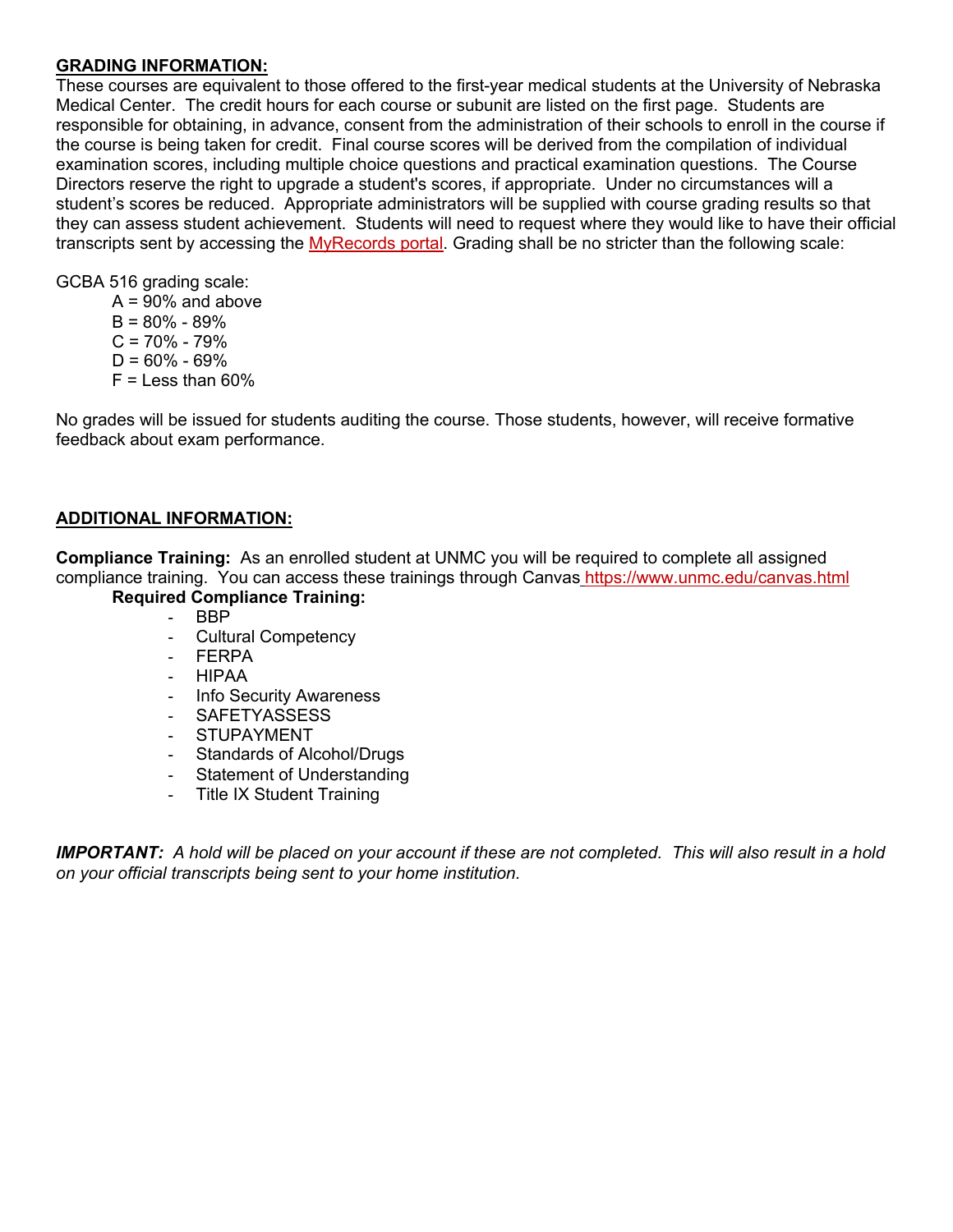

# **GCBA 516: HUMAN GROSS ANATOMY (online)**

### **FACULTY:**

Kim Latacha, PhD Megan Perry, PhD Samantha Simet, PhD Matt Vilburn, DC

### **SCHEDULE:**

Weeks 1 & 2: Monday – Friday 9:30 - 11:00am TBL sessions and quizzes via Zoom 11:30am – 1:30pm Virtual Laboratory sessions via Zoom

### Weeks 3 – 6: Tuesdays, Wednesdays, and Fridays

9:00 - 11:00am TBL sessions and quizzes via Zoom 11:30am – 2:30pm Virtual Laboratory sessions via Zoom

### **COURSE DESCRIPTION:**

The organization of the human body and the way in which anatomical relationships serve as a basis for function are studied in this course. The medical aspects of the structural and functional organization of the human body are also a focus of attention. The course will consist of daily team-based learning exercises and virtual laboratory sessions. Students are expected to do the assigned pre-reading and come to the TBL sessions prepared to discuss clinical cases and take the daily quizzes. The major learning experience occurs in the virtual laboratory sessions where teaching consists of small group discussions related to anatomical questions of the day, concepts of the day, and identification of structures on clinical images

### **RESOURCES:**

Moore K., Dalley A., Agur A., *Clinically Oriented Anatomy 8th Edition* and Netter F., *Atlas of Human Anatomy.*

### **DISSECTION GUIDE:**

A copy of the dissection guide used at the University of Nebraska Medical Center will be furnished to the student via Canvas and includes additional resources created by the Department of Genetics, Cell Biology and Anatomy.

### **EXAMINATIONS:**

Examinations over the learning objectives for this course will be given as multiple-choice questions in the format of the USMLE. The examinations over the practical components of the course consist of identification of structure, radiographic anatomy, osteology, and functional implications of material covered in the virtual laboratory sessions.